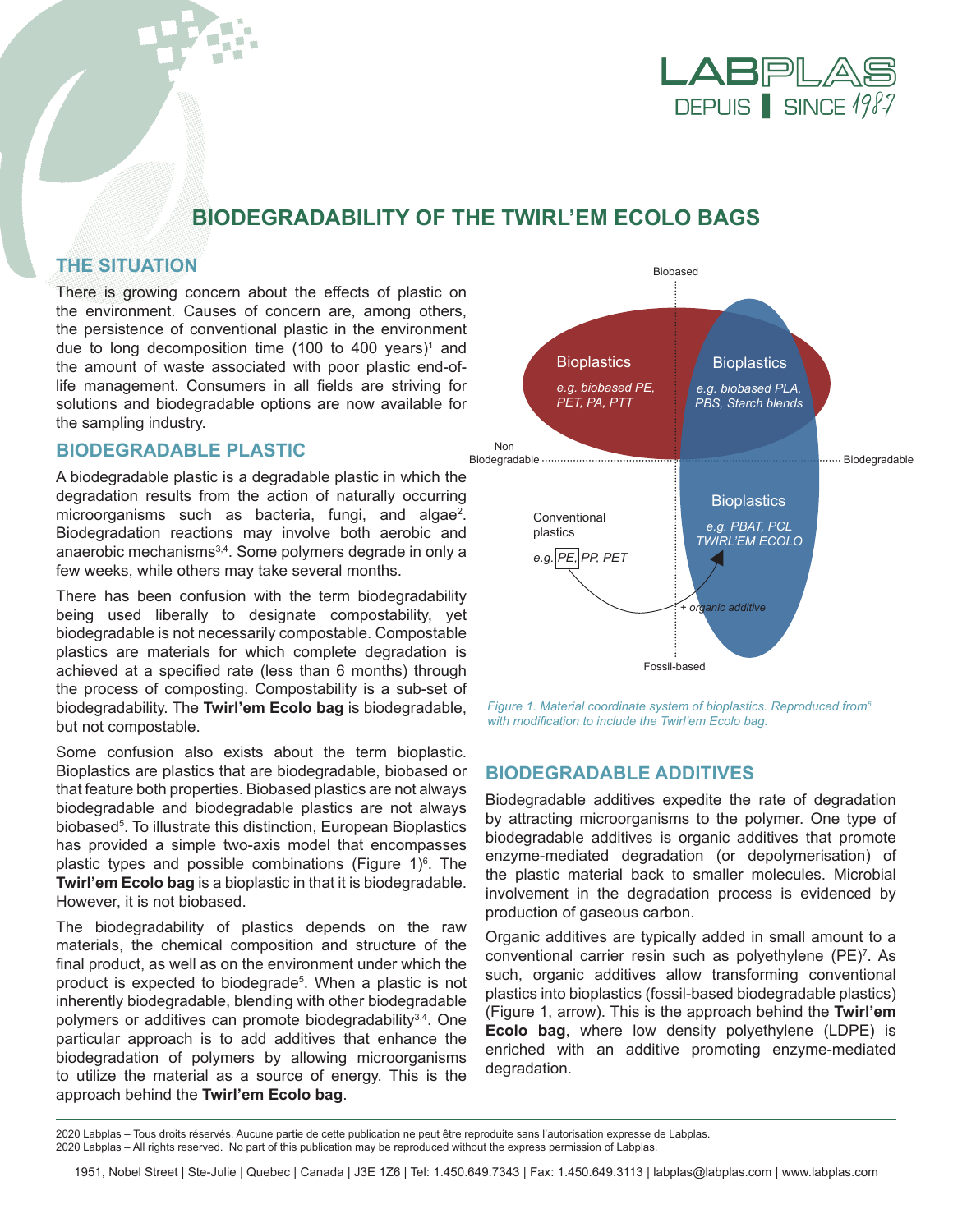

#### **TESTING FOR BIODEGRADABILITY**

Because sampling bags are soiled at the end of their utilization, they cannot be recycled and are disposed of as regular waste. To reflect that, biodegradability was tested according to anaerobic test methods mimicking anaerobic digesters and landfills.

ASTM D5511 is a test method that determines the degree and rate of anaerobic biodegradation of plastic materials in high-solids anaerobic conditions such as anaerobic digesters treating municipal solid waste. In brief, the test materials are exposed to a methanogenic inoculum derived from anaerobic digesters operating only on pretreated household 0 waste. The anaerobic decomposition takes place under high-solids (more than 30% total solids) and static nonmixed conditions. This test method yields a percentage of conversion of carbon in the sample to carbon in the gaseous form. er<br>Percent<br>Percent biogeraded

ASTM D5511 is expected to resemble the environment of high-solids **anaerobic digesters** operated under optimum conditions. It offers a rapid and reproducible way to evaluate the biodegradability potential of a substance.

ASTM D5526, in turn, is a test method that covers determination of the degree and rate of anaerobic biodegradation of plastic materials in an accelerated-**landfill**  test environment. Here, the test materials are mixed with pretreated household waste and exposed to a methanogenic inoculum derived from anaerobic digesters operating only on pretreated household waste. The anaerobic decomposition occurs under dry (more than 30% total solids) and static non-mixed conditions. This test method yields a percentage of conversion of carbon in the sample to carbon in the gaseous form. Microbial assimilation/utilization of the carbon substrate is evidenced by the evolved gaseous carbon and is a measure of biodegradability.

This test method reproduces those types of landfills in which the gas generated is recovered or even actively promoted, or both.

## **TEST RESULTS**

Results of the ASTM D5511 test method are presented in Figure 2 for standard and additive-supplemented PE bags. Degradation levels of about 10% are achieved in 120 days compared to 1.3% for the non-treated bags. At 120 days, biodegradation follows a linear slope and has not reached a plateau. The percent degradation measured for

 Tests were conducted by a third party facility and the results were provided by the additive supplier to serve as reference for our product. the treated PE bags exceeds the amount of additive put in the plastic, demonstrating biodegradation of the carrier plastic and not just the additive. The results indicate that PE bags supplemented with additive have a potential for biodegradation.



*Figure 2. Degree of degradation of standard vs. additive-treated PE bags after 120 days in anaerobic high solids setting. Biodegradation was determined from gaseous carbon emission.* 

Results of the ASTM D5526 test method are presented in Figure 3 for LDPE bags with additivei. Degradation levels ranging from 30 to almost 50% are achieved in 391 days in simulated landfill conditions with varying total solids content. Biodegradation calculations are based on CO<sub>2</sub> and CH<sub>4</sub> production and not on indirect parameters such as visual disappearance or weight loss, sustaining the biodegradation claim. The percent degradation largely exceeds the amount of additive put in the plastic, demonstrating that the LDPE carrier plastic is biodegrading and not just the additive.



*Figure 3 . Degree of degradation of LDPE bags after 391 days in different landfill settings. Biodegradation was determined from gaseous carbon emission.*

2020 Labplas – Tous droits réservés. Aucune partie de cette publication ne peut être reproduite sans l'autorisation expresse de Labplas. 2020 Labplas – All rights reserved. No part of this publication may be reproduced without the express permission of Labplas.

1951, Nobel Street | Ste-Julie | Quebec | Canada | J3E 1Z6 | Tel: 1.450.649.7343 | Fax: 1.450.649.3113 | labplas@labplas.com | www.labplas.com